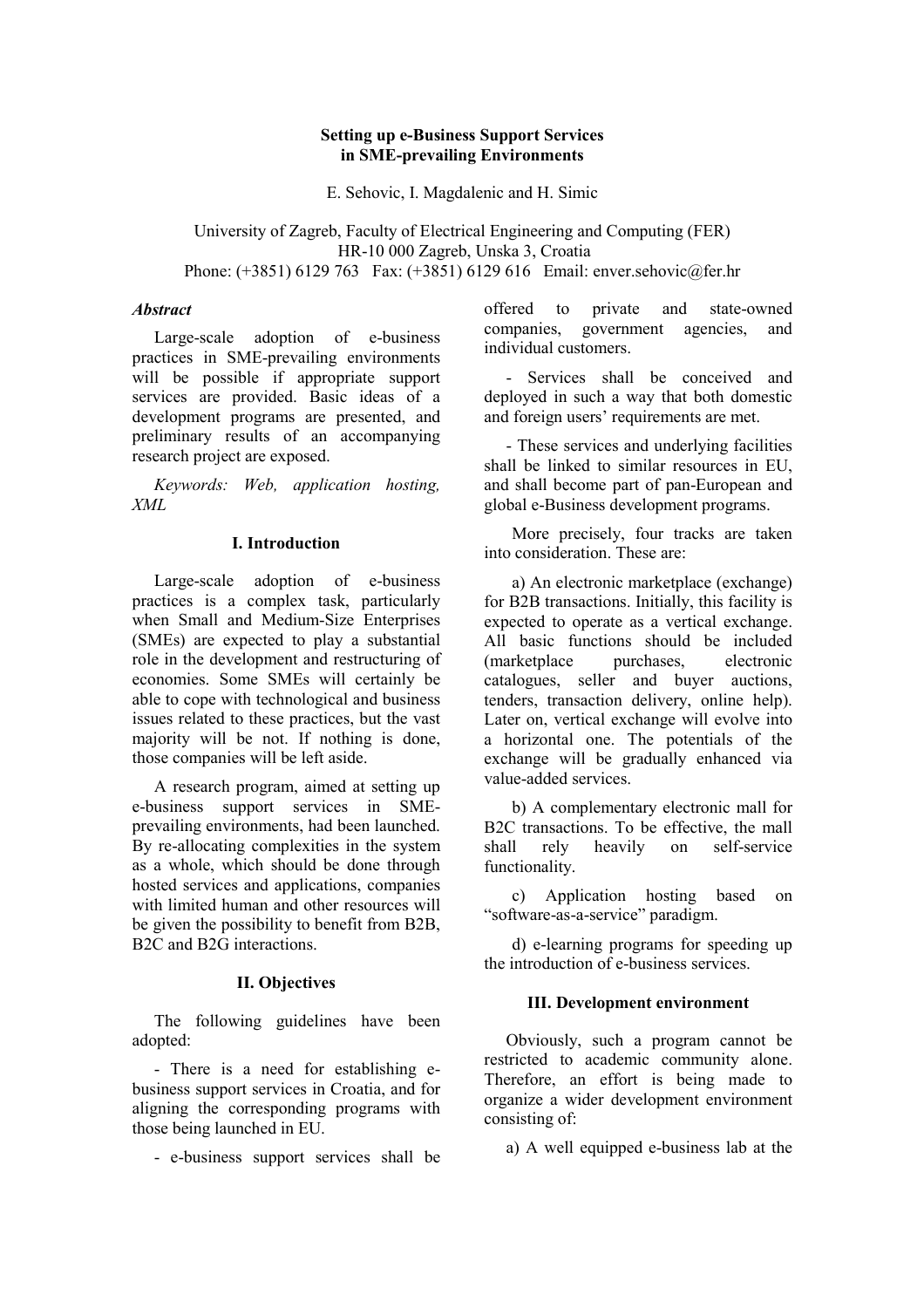Faculty of Electrical Engineering and Computing (FER). FER is one of the two academic institutions from the whole EMEA region (Europe, Middle-East, Africa), which were selected for participation, within *Oracle Academic Initiative,* in a very ambitious *Oracle Applications Pilot.* FER also disposes with a small but functionally rich Public Key Infrastructure (PKI) for R&D.

b) Several large companies, which will carry on the program as a whole.

c) A network of co-operating companies, which will take care of auxiliary tasks (e.g. catalogue development, user training, fulfilment, etc.).

d) Financial institutions, which will provide e-business payment services.

The big picture being on the table, we shall present now some preliminary results For a better understanding of the text to follow, note should be taken that our initial research was focused on B2C issues. We looked primarily for ways how flexible electronic malls with abundant self-service functionality can be designed. The idea was to acquire experiences, which will fit in the more general B2C, B2B and B2G agenda.

#### **IV. e-mall design principles**

Standard three-tier architecture was adopted. Database tier, founded on *Oracle 8i* technology, is used for storing all business and platform related data (multimedia included).

The application is organized so as to be independent from the data storage. Business logic was conceived in compliance with Enterprise JavaBeans (EJB) architecture. EJB was chosen because of its robust, transparent and efficient storage and transaction management capabilities for enterprise-scaled applications.

XML is used in all communications (between application and external components, as well as between inner components of the application). Internal flexibility, required for prompt and localized updates and expansions, is secured.

XML documents, generated by business logic components, are input to XSLT, which, in turn, generates the corresponding user-oriented documents (usually XHTML).

*a) Multilanguage & Multicurrency* 

If nothing is done, the diversity of languages and currencies will be a serious problem for small countries willing to play an active role on the e-business scene. A universal, simple, and easy to manage solution is required.

Instead of storing translations in files, or having a mirror site for each language, we stored the translations in a database. The basic principle is shown below:

| message_id | message name |
|------------|--------------|
|            | Greeting     |
|            | Question 1   |

Table 1: *Message* table

| message id | language id | translation    |
|------------|-------------|----------------|
|            | English     | Hello!         |
|            | Croatian    | Dobar dan!     |
|            | English     | How do you do? |
|            | Croatian    | Kako si?       |
|            |             |                |

#### Table 2: *Translation* table

There are two tables: *Message* and *Translation*. *Message* is used for storing message names. Message contents, written in various languages, are stored in the *Translation* table. After the customer selects his or her preferred language, every message is replaced with the appropriate translation from the *Translation* table. When a new language is included, additional entries are inserted in the table.

Multicurrency is handled the same way. There are two tables: *Currency* and *Exchange rate.* Currencies' multilingual message names are stored in *Currency.* Exchange rates against default currency reside in the *Exchange rate* table. These data are updated daily. Product prices are stored in original currencies, and are recalculated on demand.

## *b) Business logic*

From the technical point of view, business layer is modelled with EJBs which use Database Access Objects (DAO) for accessing database layer. DAOs encapsulate all of the relation's logic. If transition from one RDBMS to another is required, only DAOs are changed. The result of every EJB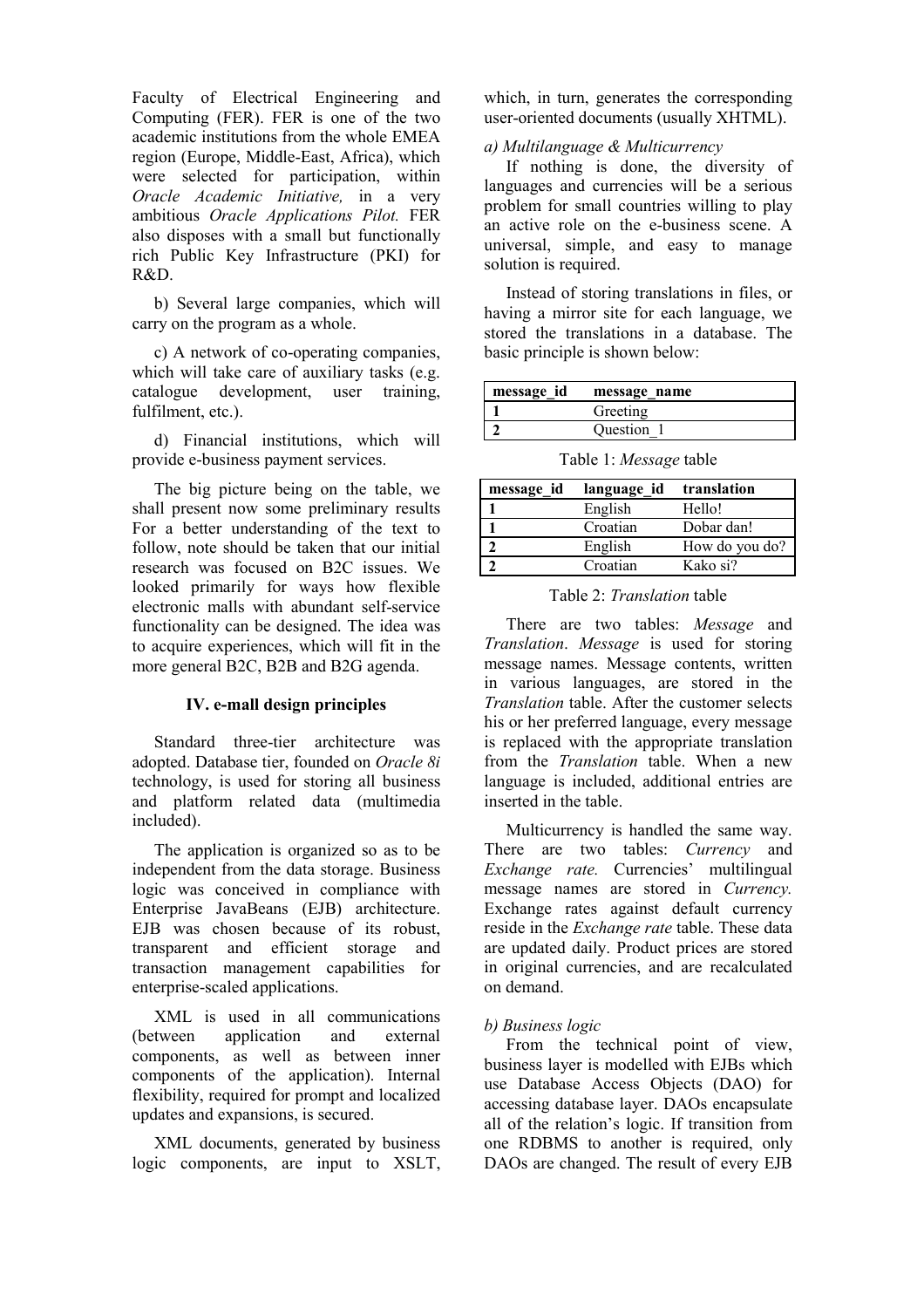action is an XML node, which contains formatted, ebXML-compliant, data. These nodes can be used in B2B interactions, or may represent parts of web page contents.

Business layer allows for flexible logical structuring of stores and items. The same item can be reached through various paths, as shown in Fig.1. This arrangement enhances search capabilities, and that might be quite convenient for the user.



Figure 1: e-mall structure

## **V. Web site decomposition**

Every dynamic Web site can be decomposed into four "ingredients": *structure, content, look* and *functionality*.

Ingredient elements can be collected into sets, and the site itself is defined by four such sets, one for each ingredient. If the site is to work properly, these sets must be mutually compatible. Interchangeable sets of the same ingredient allow for one "dimension" of the site to be changed, while the rest remains intact (e.g. visual redesign).

## *a) Site structure*

In the Web layer, site structure is no more mapped to the file system directory structure. Instead, a tree residing in the data repository represents the site. Each node in the tree symbolises either a Web *page* (to display content), or a Web *action* (to trigger some application functionality and to return the link to the page that describes the outcome).

The structure tree in *extensive form* describes the site structure as it is seen from the outside (with URL paths). However, some nodes can represent multiple nodes, or even whole branches of the tree in the extensive form. These nodes can be linked to objects in the business layer. Figure 2 illustrates this relationship. The site structure is stored in *intensive form*, and is expanded at runtime.



Figure 2: Intensive and extensive form of site structure

Pages may contain *page elements* of various types. These elements define the purpose of the page and can be inherited from a superior page. Thus, a more systematic and non-redundant description is obtained.

*Content elements* are one type of page elements. They collectively generate the content of the page in XML format, which can be delivered to the client as such (for inter-applications communication), or be transformed via XSLT into HTML (for human reading).

Special page elements are used for creating *page context*, mainly through inheritance.

## *b) Page look*

The complete XML document created by the business layer is transformed with eXstensible Stylesheet Language Transformation (XSLT) into HTML. XSLT files are stored in the database. Before transformation, a pre-compilation of XSLT files is required to replace *xsl:include* tags with actual XSLT documents. With appropriate permission, online changes of XSLT files can be made through a Java applet.

# **VI. Data input mechanisms**

Data input from the user is provided by two mechanisms: Web forms and Web navigation. Arbitrary textual and compound data can be filled in through Web forms and sent to the system in a single request. Navigation creates a page context, which can be also viewed as an input, although with a higher request-count-to-information ratio.

HTML forms are essentially presentation-oriented. They are mixed with